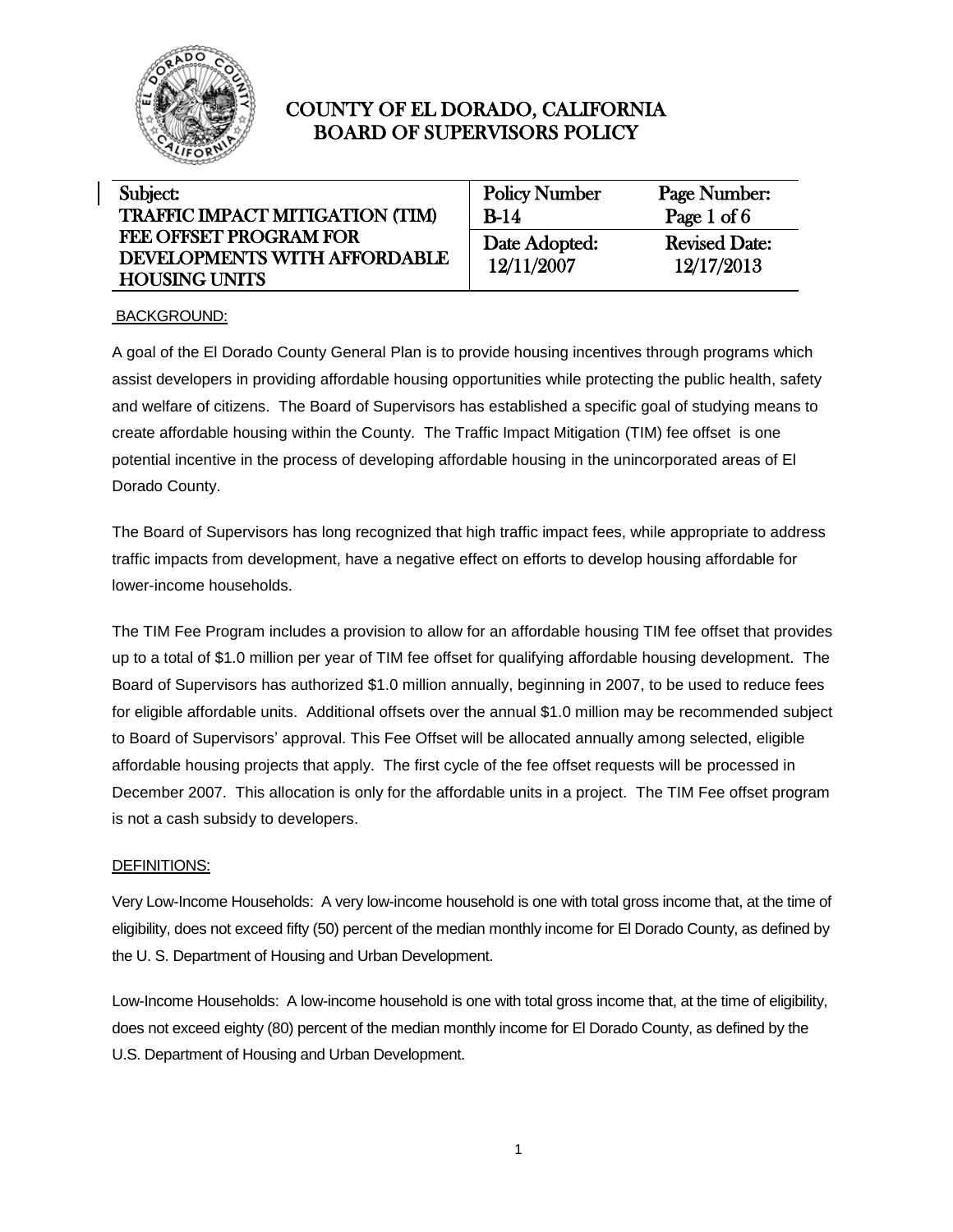

| Subject:                               | <b>Policy Number</b> | Page Number:         |
|----------------------------------------|----------------------|----------------------|
| <b>TRAFFIC IMPACT MITIGATION (TIM)</b> | $B-14$               | Page $2$ of $6$      |
| <b>FEE OFFSET PROGRAM FOR</b>          | Date Adopted:        | <b>Revised Date:</b> |
| DEVELOPMENTS WITH AFFORDABLE           |                      |                      |
| <b>HOUSING UNITS</b>                   |                      |                      |

Moderate-Income Households: A moderate-income household is one with total gross income that, at the time of eligibility, does not exceed one hundred twenty (120) percent of the median monthly income for El Dorado County, as defined by the U.S. Department of Housing and Urban Development.

Qualifying Household: Qualifying incomes are based upon the total gross income of all household members, ages eighteen (18) and older.

Household Size: Means the total number of people living in a single dwelling unit whether owner-occupied or rented.

Affordable Rental Housing: Rental dwellings for which the total monthly expense (rent plus the standard El Dorado County Housing Authority utility allowance) does not exceed thirty (30) percent of the maximum gross monthly income limit for very low- and low-income households in El Dorado County.

Affordable Ownership Housing: Affordable homeownership housing serves both families and individuals with annual gross incomes at or below one hundred twenty (120) percent of area median income and is housing where the total housing expense (Principal, Interest, Taxes, and Insurance [PITI]) of a household's total gross monthly income, plus other expenses such as homeowner association fees, does not exceed thirty-five (35) percent. Affordable homeownership housing must be deed restricted.

Affordable Sales Price: Affordable sales price is the price at which very low-, low-, or moderate-income households, as defined above, can qualify for the purchase of for-sale units with a total housing expense of no more than thirty-five (35) percent of the gross annual household income of the given income group. For purposes of calculation, housing expenses include PITI and other related assessments.

Deed Restricted: Deed restricted affordable units are single-family units, secondary dwellings, and/or multifamily rental units that are income-restricted for purchase or rent by very low-, low-, or moderate-income households for a specific period of time, secured through an Affordable Housing Agreement. Deed restricted for-sale units are further secured through a Buyer's Occupancy and Resale Restriction Agreement.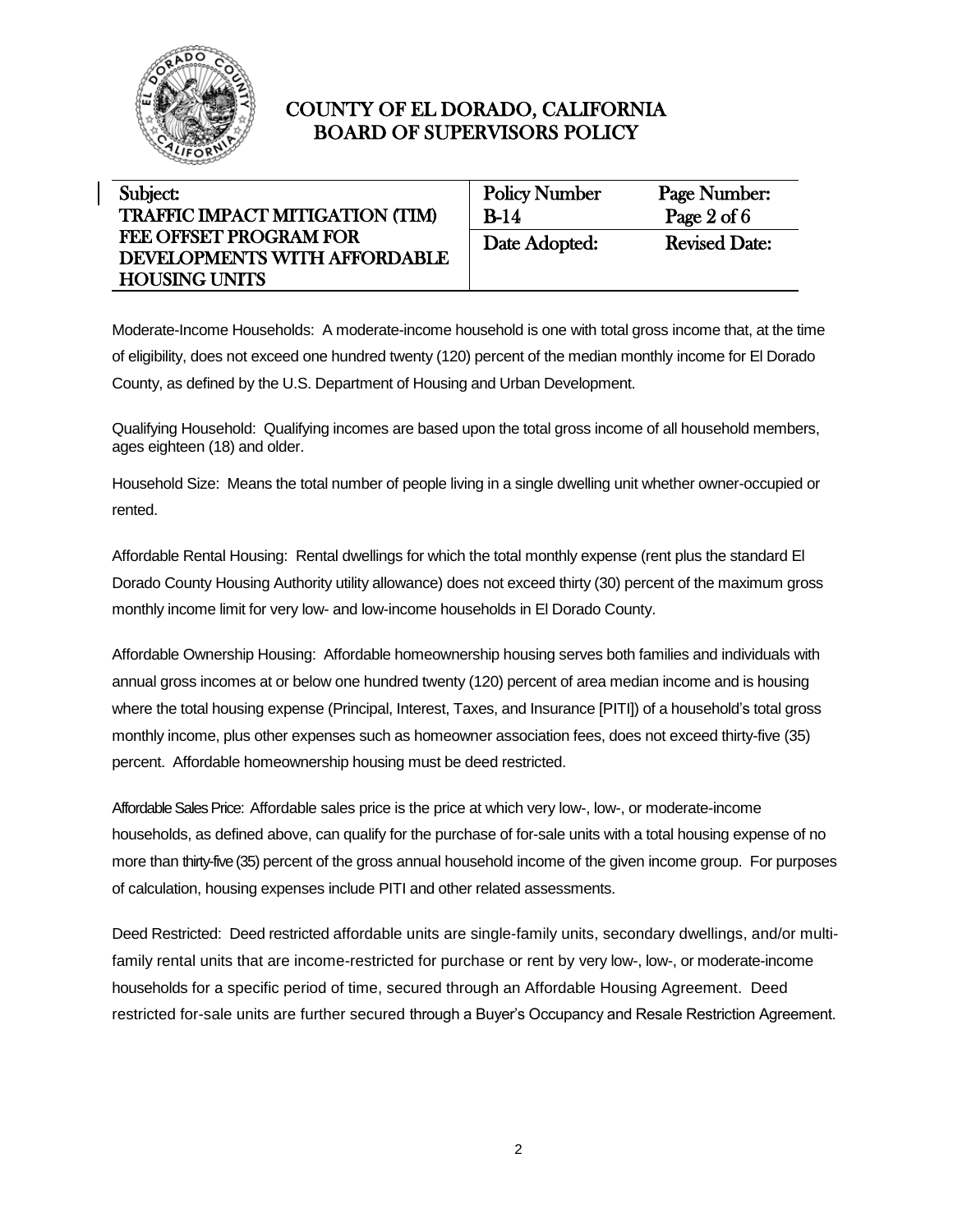

| Subject:                               | <b>Policy Number</b> | Page Number:         |
|----------------------------------------|----------------------|----------------------|
| <b>TRAFFIC IMPACT MITIGATION (TIM)</b> | $B-14$               | Page $3$ of $6$      |
| <b>FEE OFFSET PROGRAM FOR</b>          | Date Adopted:        | <b>Revised Date:</b> |
| DEVELOPMENTS WITH AFFORDABLE           |                      |                      |
| <b>HOUSING UNITS</b>                   |                      |                      |

Secondary Dwelling: Secondary dwellings may consist of the expansion of an existing single-family dwelling or the construction of a detached single-family residential unit as defined in that portion of the El Dorado County Zoning Ordinance defining: Secondary Dwellings.

### POLICY:

Residential developers who are developing five (5) or more units, or homeowners building a secondary dwelling, with housing for very-low-, low- and moderate-income households in the unincorporated areas of El Dorado County are eligible to apply for an offset of their TIM fees. Currently, the Board of Supervisors has authorized \$1.0 million annually to be used to offset fees for eligible affordable units. Funds will be allocated annually for use among selected eligible affordable housing projects.

The TIM fee offset request for projects of five (5) or more units will be reviewed twice each year in February and August, or as otherwise determined. Requests for a TIM fee offset from homeowners building a secondary dwelling can be reviewed at any time throughout the year.

- 1. TIM fee offset allocations are provided in order to assist very-low-, low-, and moderate-income households to afford ownership or rental housing in the unincorporated areas of El Dorado County. The definitions of those income levels are based on standard affordable housing industry practices as established by the U.S. Department of Housing and Urban Development (HUD).
- a. Developments of five (5) or more units, where at least twenty (20) percent of the units will be affordable to very-low-, low-, or moderate-income households, are eligible to apply for TIM fee offsets based on the percentage of units designated affordable. **Only the income-restricted units are eligible for a TIM fee offset.**
- b. Table 1 includes a fee schedule for the potential TIM fee offset an applicant may receive based on the income affordability level of the units that are being provided in each project. For example, if a developer provides at least twenty (20) percent of the units as very-low-income units in a subdivision, they may receive a one hundred (100) percent TIM fee offset for each very lowincome unit they produce, up to the maximum offset granted to a project.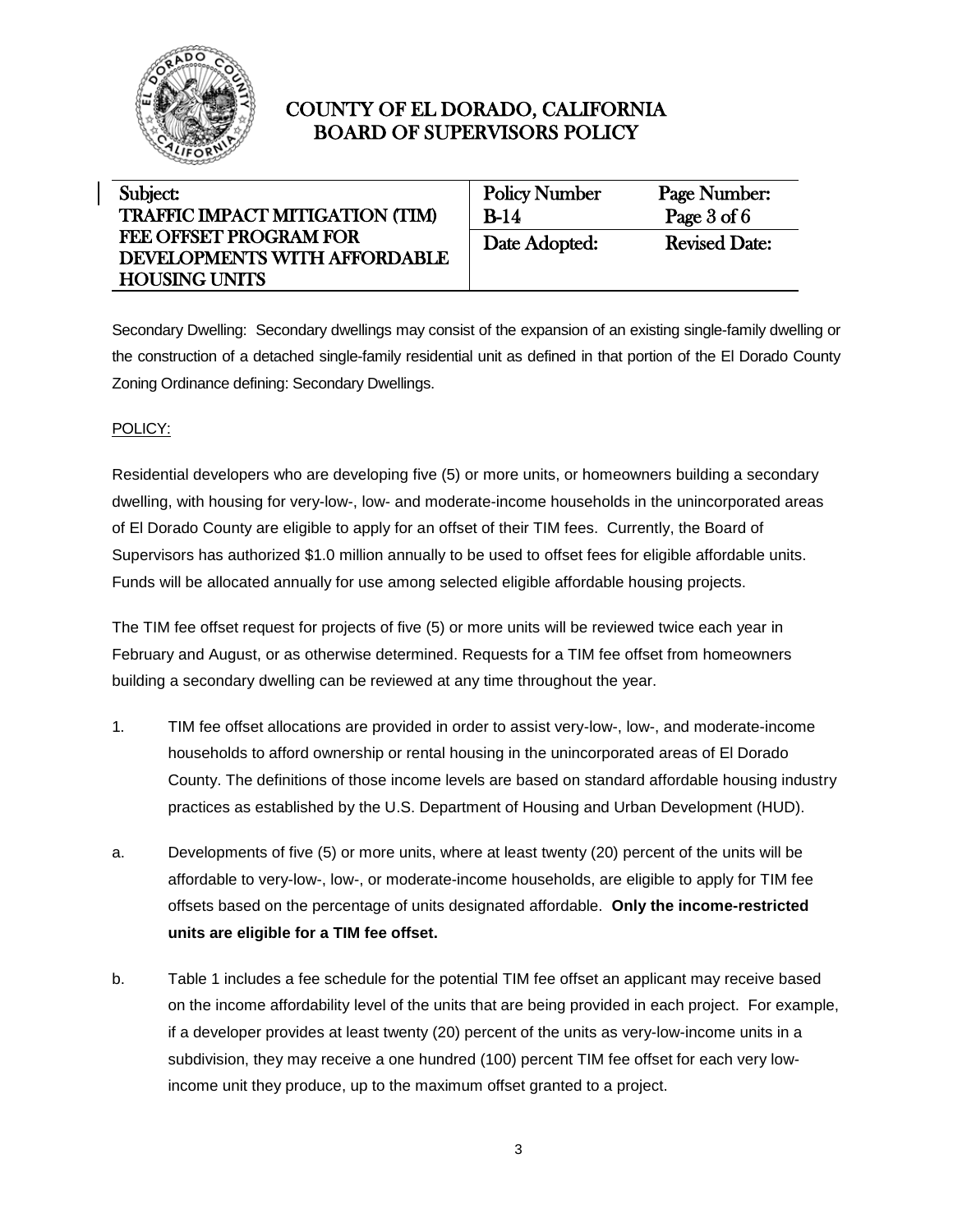

| Subject:                               | <b>Policy Number</b> | Page Number:         |
|----------------------------------------|----------------------|----------------------|
| <b>TRAFFIC IMPACT MITIGATION (TIM)</b> | $B-14$               | Page $4$ of $6$      |
| FEE OFFSET PROGRAM FOR                 | Date Adopted:        | <b>Revised Date:</b> |
| DEVELOPMENTS WITH AFFORDABLE           |                      |                      |
| <b>HOUSING UNITS</b>                   |                      |                      |

| Table 1<br><b>TIM Fee Offset</b> |                 |                                   |                 |
|----------------------------------|-----------------|-----------------------------------|-----------------|
|                                  |                 | <b>Applies to Ownership Units</b> |                 |
| <b>Affordability Level</b>       | <b>Very Low</b> | Low                               | <b>Moderate</b> |
| 20 years                         | 100%            | 75%                               | 25%             |
| 15 years                         | 75%             | 50%                               | $0\%$           |
| 10 years                         | 50%             | 25%                               | $0\%$           |
|                                  |                 |                                   |                 |
| <b>Applies to Rental Units</b>   |                 |                                   |                 |
| <b>Affordability Level</b>       | <b>Very Low</b> | Low                               | <b>Moderate</b> |
| 20 years (minimum)               | 100%            | 75%                               | 25%             |

- 2. New residential developments of five (5) or more units or homeowners building a second unit that provide legal and deed restricted affordable secondary units that do not exceed maximum square feet limitations, or second- dwelling units that do not exceed thirty (30) percent of the primary unit's floor area, and where one (1) of the units on a parcel is owner-occupied, may be eligible for up to a one hundred (100) percent offset of TIM fees for the secondary dwelling.
- a. Table 2 sets forth the percent of the offset an applicant may receive based on the length of affordability:

| Table 2<br><b>Second Units</b> |                                                    |                            |                         |
|--------------------------------|----------------------------------------------------|----------------------------|-------------------------|
|                                | Existing Homeowner Building a 2 <sup>nd</sup> Unit |                            | <b>New Construction</b> |
| Length of<br>Affordability     | % of TIM Offset                                    | Length of<br>Affordability | % of TIM Offset         |
| 20 years                       | 100%                                               |                            |                         |
| 15 years                       | 75%                                                | Not less than 20           | 100%                    |
| 10 years                       | 50%                                                | years                      |                         |

The developer or homeowner must demonstrate that the project can receive all necessary approvals to begin construction within two (2) years of the TIM fee offset approval.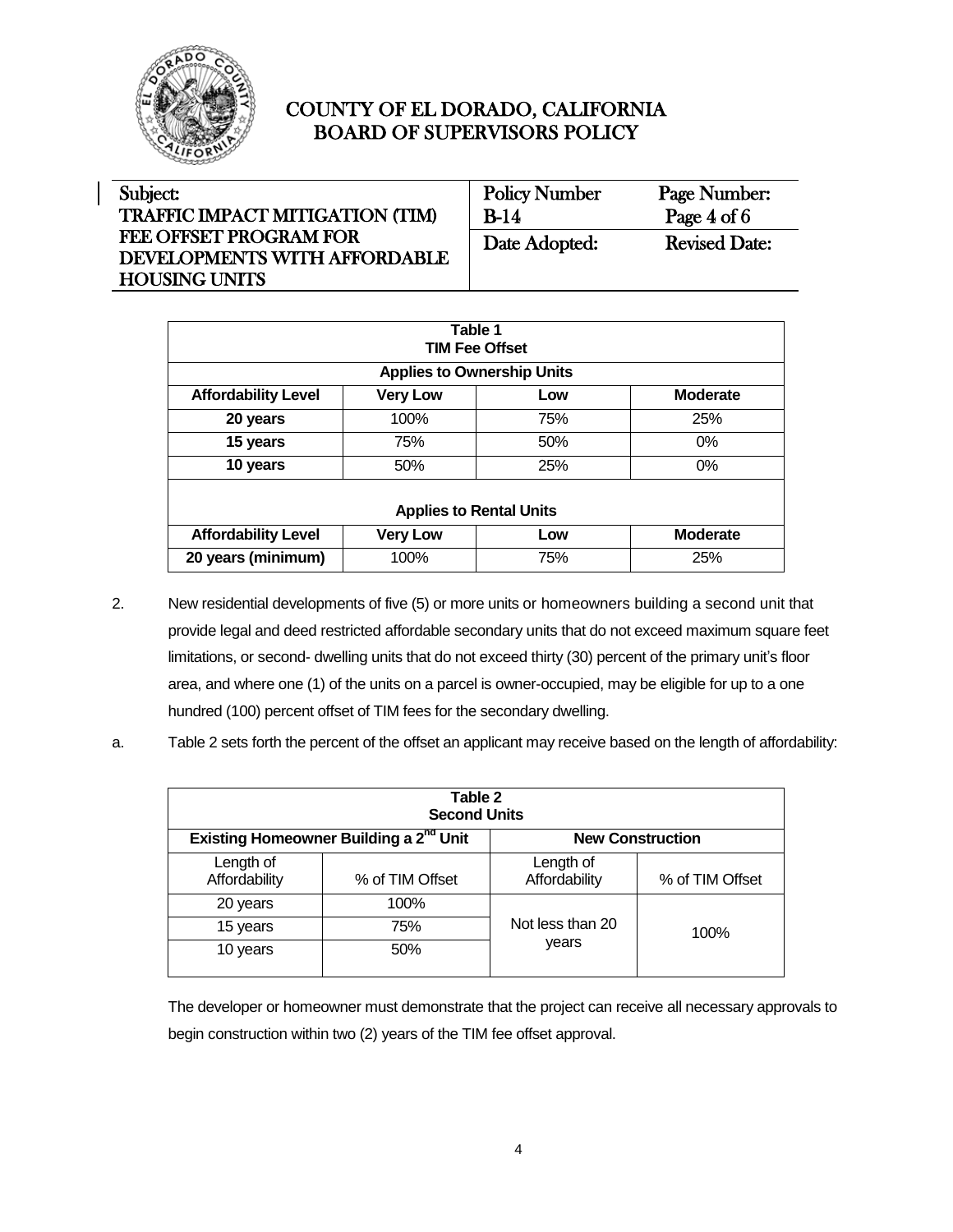

| Subject:                               | <b>Policy Number</b> | Page Number:         |
|----------------------------------------|----------------------|----------------------|
| <b>TRAFFIC IMPACT MITIGATION (TIM)</b> | B-14                 | Page $5$ of $6$      |
| <b>FEE OFFSET PROGRAM FOR</b>          | Date Adopted:        | <b>Revised Date:</b> |
| DEVELOPMENTS WITH AFFORDABLE           |                      |                      |
| <b>HOUSING UNITS</b>                   |                      |                      |

#### PROCEDURE:

- 1. The Advisory Committee, as defined in the TIM Fee Offset Program Procedure Manual, shall recommend the allocation of TIM fee offsets up to the amount available in the fund. Upon recommendation of the Advisory Committee, and with Board of Supervisors approval, total offsets in excess of the annual balance may be awarded. However, at the sole discretion of the Board of Supervisors, the County reserves the right to not allocate all or any of the TIM fee offset funds available in a given year. Any balance remaining at the end of a fiscal year shall be carried forward to be added to the new allocation for the next fiscal year. It is the desire of the County to fund the most effective projects as possible in a given year in order to most effectively address affordable housing needs.
- 2. The Advisory Committee shall forward recommendations to the Chief Administrative Officer (CAO). The CAO will provide a recommendation to the Board of Supervisors for developments with five (5) or more units that include a total TIM fee offset allocation for each residential project application for which offsets are recommended.
- 3. The Board of Supervisors will award tentative approval of the TIM Fee offset twice each year for developments with five (5) or more units. The Board of Supervisors must make a finding that the project will provide a significant community benefit by providing housing that is affordable to very low-, low- and/or moderate-income households. Offsets for projects that fail to proceed according to program timelines will be withdrawn and the offset amount will be placed back in the offset pool.
- 4. Homeowners building a secondary dwelling are eligible to complete and submit an application for a TIM fee offset at any time throughout the year when at least one of the units on a parcel is owner-occupied. The CAO may approve or disapprove the request for a TIM fee offset for secondary dwellings in accordance with the provisions set forth in this policy and report said offsets to the Board of Supervisors annually.